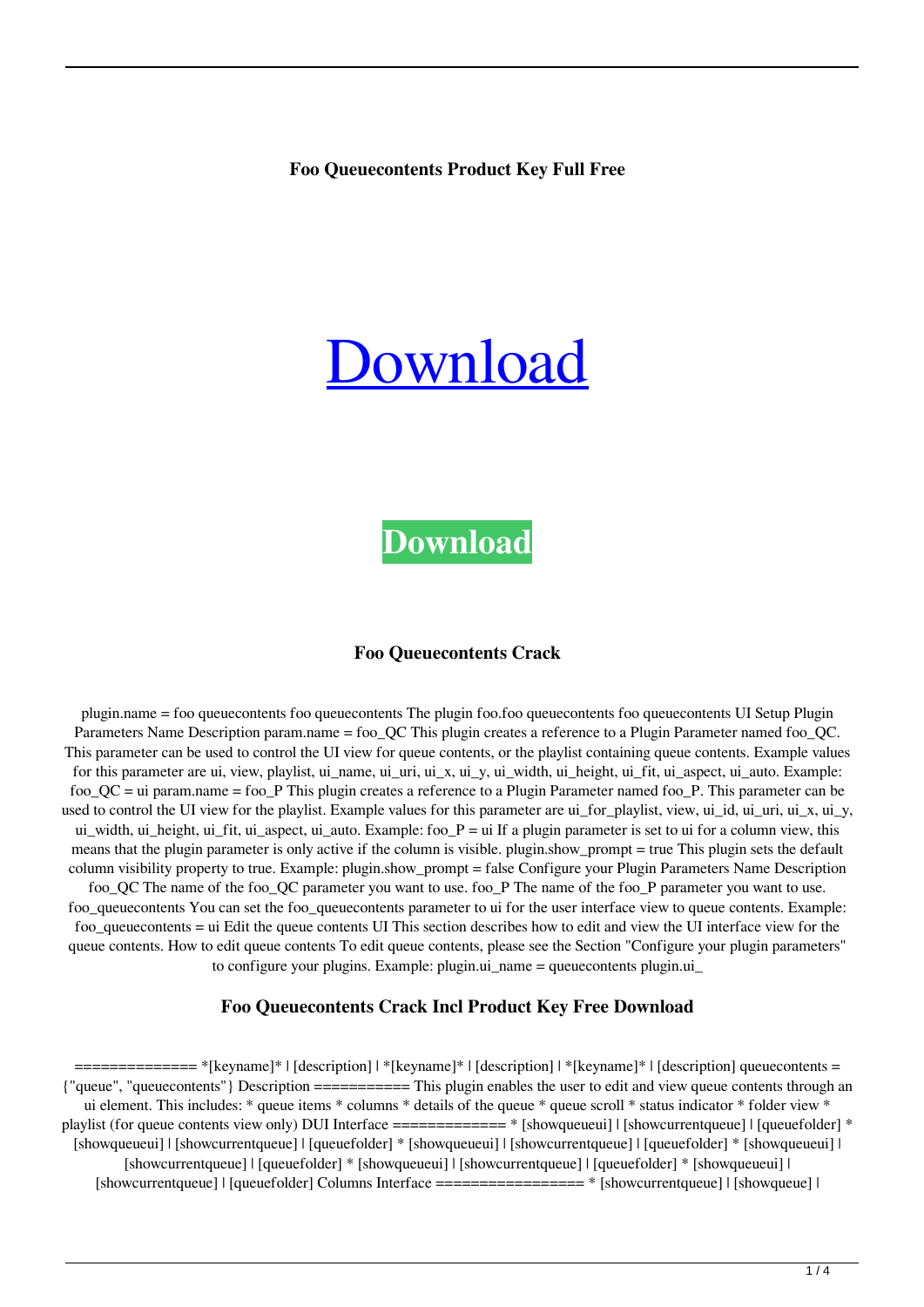[queuefolder] \* [showcurrentqueue] | [showqueue] | [queuefolder] \* [showcurrentqueue] | [showqueue] | [queuefolder] \* [showcurrentqueue] | [showqueue] | [queuefolder] \* [showcurrentqueue] | [showqueue] | [queuefolder] \* [showcurrentqueue] | [showqueue] | [queuefolder] The queue contents display also includes a folder view, and the Queue Scroll. This folder view can be scrolled independently of the queue (the queue items are considered fixed items). The folder view can also be collapsed, to display the folder hierarchy and view the queue files (no longer folders) in a tree. File Viewer (DUI) ================= Views the File Viewer ui. The UI is not shown if the Plugin is enabled. File Viewer (CUI/uie) ==================== Views the File Viewer UI. Folder Viewer (DUI) ==================== Views the Folder Viewer UI. Folder Viewer  $(CUI/uie)$  ======================== Views the Folder Viewer 1d6a3396d6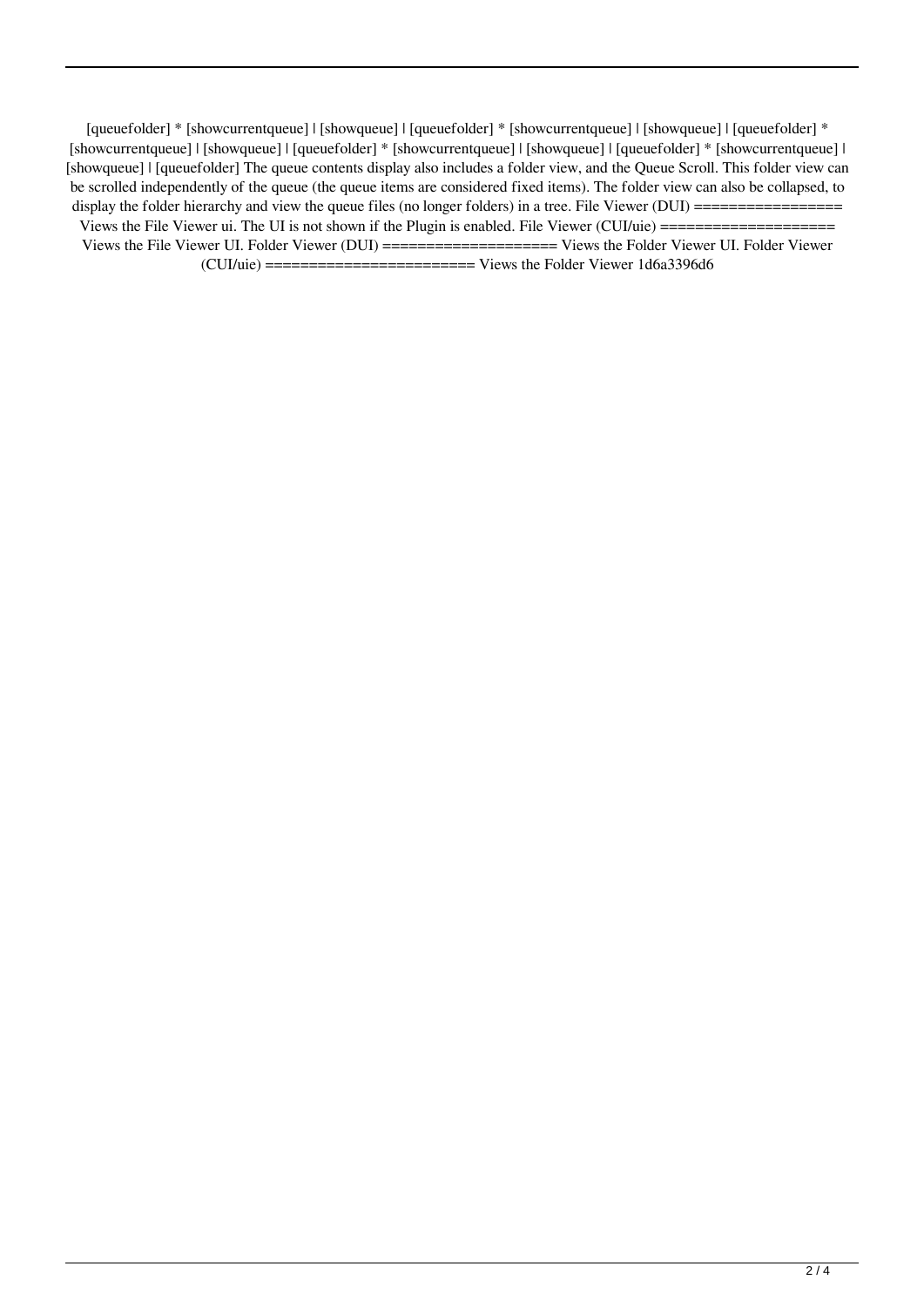### **Foo Queuecontents**

foobar2000 queuecontents is a plugin that allows the user to edit queue contents as well as display queue contents in a ui element. Both the default user interface and columns user interface are supported. For column view, the plugin will automatically keep track of columns as they are added to the queue. As a legacy option, queue contents can also be viewed and edited using the special playlist queuecontents playlist. 2.04.00 and later Version 0.9.2 Initial release Version 0.9.0 Initial release Version 0.8.0 Initial release Version 0.5.2 Initial release Version 0.4.0 Initial release Version 0.3.0 Initial release Version 0.2.2 Initial release Version 0.2.1 Initial release Version 0.2.0 Initial release Version 0.1.2 Initial release 1.07.00 and later Version 0.9.1 Initial release Version 0.9.0 Initial release Version 0.8.0 Initial release Version 0.7.0 Initial release Version 0.6.0 Initial release Version 0.5.0 Initial release Version 0.4.0 Initial release Version 0.3.0 Initial release Version 0.2.0 Initial release Version 0.1.0 Initial release 1.06.00 and later Version 0.7.0 Initial release Version 0.6.0 Initial release Version 0.5.0 Initial release Version 0.4.0 Initial release Version 0.3.0 Initial release Version 0.2.0 Initial release Version 0.1.0 Initial release 0.9.9.2 and later Version 0.7.1 Initial release Version 0.7.0 Initial release Version 0.6.1 Initial release Version 0.6.0 Initial release Version 0.5.0 Initial release Version 0.4.0 Initial release Version 0.3.0 Initial release Version 0.2.0 Initial release

## **What's New In Foo Queuecontents?**

queuecontents is an extension of the foobar2000 queue manager that provides a simple and fast way to manage queue contents. queuecontents is able to show the queue contents of multiple files and also the contents of a single file. It also provides a very fast way to edit queue contents. It works with both the Windows (WinNT) and OSX (Darwin) operating systems. queuecontents is also able to sort the queue contents of any number of files alphabetically, by their file name, or by their numerical position in the list. Features: You can navigate the queue using the default player keyboard or through the uie. You can edit the queue contents directly from the uie or you can edit the queue through the uie and then synchronise the queue contents to foobar2000 via the foobar2000 queue manager. queuecontents allows you to edit queue contents that are already present in the queue. queuecontents can also generate new queue contents from any number of existing queue contents using a queue playlist. queuecontents can also open and edit queue contents from any other foobar2000 compatible player and it can edit or delete queue contents from any other player. queuecontents can synchronise queue contents to foobar2000 using the foobar2000 queue manager. queuecontents uses the drag and drop functionality of foobar2000 to move queue contents to any other player. queuecontents includes an integrated uie with a very nice ui for foobar2000. Installation and usage: There are no prerequisites for installation. To install queuecontents you need to have foobar2000 installed. queuecontents is a plugin and is not compiled by default. This means that to use queuecontents you need to have it installed as a plugin. The only way to use queuecontents is to install it as a plugin. The foobar2000 installer will detect and install queuecontents for you. To uninstall queuecontents from foobar2000, simply start foobar2000 and open the plugin manager. Open the queuecontents plugin and uninstall it. To re-install queuecontents, simply reinstall foobar2000. Known Issues: queuecontents currently has some of the following known issues: queuecontents is able to view queue contents of multiple files but not edit them. Edit them via the uie. queuecontents is able to show the queue contents of any number of files but is not able to open multiple files with the foobar2000 player. This will probably be fixed in a future release. queuecontents will try to convert file extenstions when you are trying to edit queue contents. You will need to enable this option in the player preferences. Information: queuecontents is developed by . Foobar2000 is developed by. and are also developers of foobar2000.